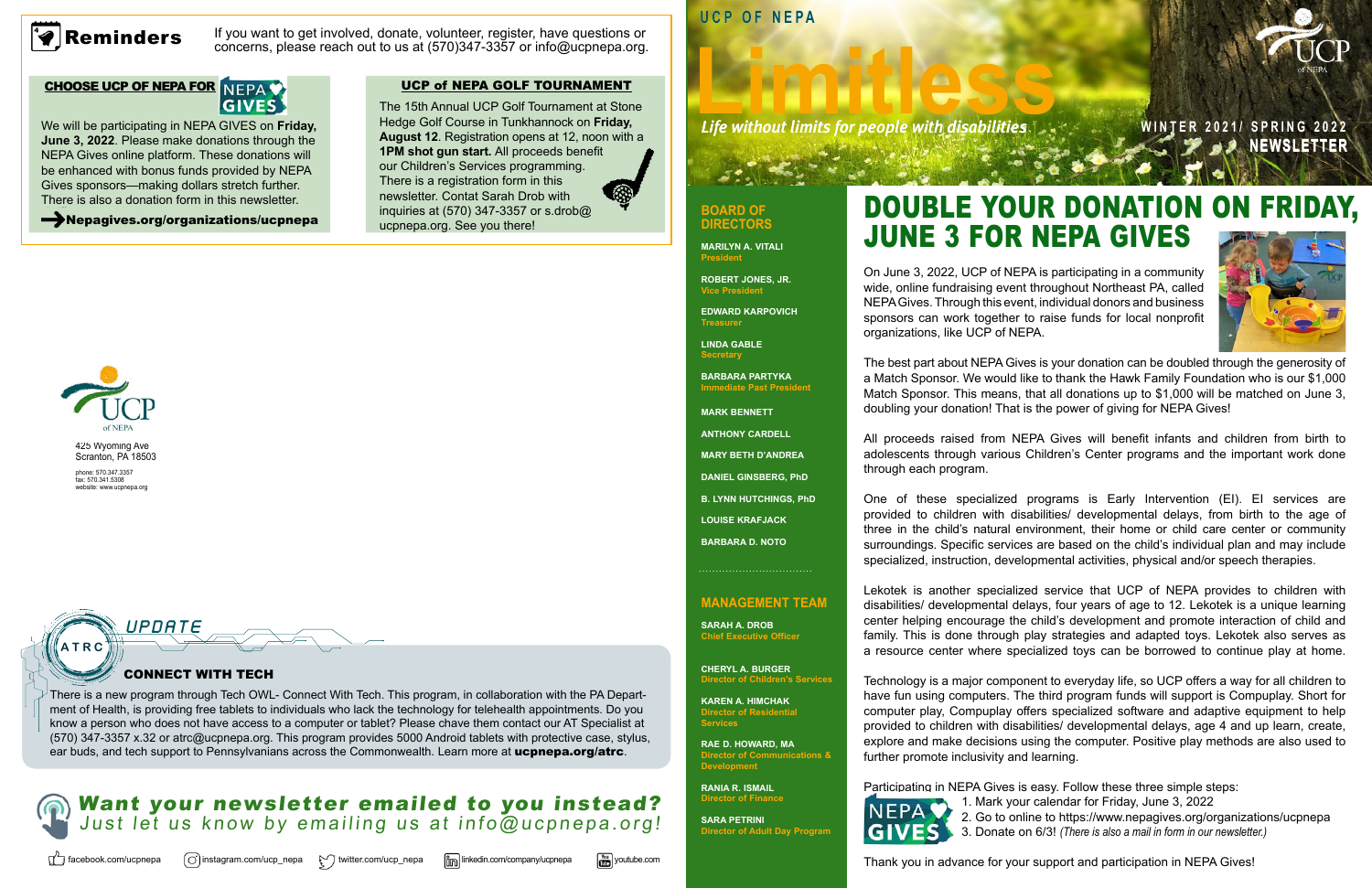#### SPECIAL EVENTS



**THE 2020 HOLIDAY WREATH SALE** was a success, raising over \$1,400 for UCP's Lekotek. We would like to thank everyone for their continued support and helping us ensure everyone's safety during the pandemic with our curbside pickup.



We hope you, your family, friends and loved ones are safe and healthy. It is hard to believe we have been navigating the COVID-19 pandemic for over two years! But navigating, adjusting and modifying is what we do!

We are so happy to welcome David and Marie to UCP. It is our honor and privilege to support the all the people we serve as they build and live their life in their community!

Our facility based Adult Day Program is now open five days per week. Although the individuals we support are attending on a modified schedule, we are continuing our efforts to resume a full time schedule.

One of our most changeling issues at the moment is the recruitment of staff for both our Residential and Adult Day Programs. We are grateful and appreciative of the dedicated staff at UCP who continue to do all they can for the people we support. In this newsletter we have highlighted the direct support positions we have available. Please share this information with your family, friends and networks!

As we move into the summer and fall we will continue to do all that we can to support and protect the people we serve as we navigate, adjust and modify!

Stay safe and healthy!

All the Best,

 $\mathbf{v}$ <u>range</u>

Sarah A. Drob Chief Executive Office

### MEMORIAL CONTRIBUTIONS

*FROM JULY 2021 - DECEMBER 2021*

*In Memory of Don Alexander* MIFFLINBURG BANK & TRUST CO.

*In Memory of Sara Hutchison* DORIS A. LINDSLEY

*In Memory of Jean LaSorsa* LOUISE KRAFJACK DORIS A. LINDSLEY RITA PEAK

*In Memory of Albert Marmo* DORIS A. LINDSLEY

*In Memory of Donald McLaughlin* ROBIN & IVO GARCIA

THE 40<sup>th</sup> ANNUAL GREENRIDGE MILE was held November 27, 2021 and raised \$3,500 for UCP. Andy Gavin's matched this and donated \$3,500, for a grand total of \$7,000. We would like to thank Andy Gavin's and owner, Don Surace, for their commitment to UCP during the pandemic, when it has been very difficult for restaurants. We would also like to thank Jim Moran, race coordinator, the Greenridge Mile Association, the entire committee, each sponsor and all participants of the Green Ridge Mile.



*In Memory of Ninette Gordon* DORIS A. LINDSLEY

*In Memory of Patricia Melody* DORIS A. LINDSLEY

*In Memory of Bill Reitler* DORIS A. LINDSLEY

FESTIVAL OF LIGHTS AT STONE HEDGE GOLF COURSE was a success raising \$1,000 on UCP of NEPA's donation night, Monday, December 27, 2021. Thank you to Stone Hedge for their support to UCP and to everyone who went to see the bight, beautiful lights! We appreciate your support.



*In Memory of Steven D. Romanowski* NATIONAL ASSOSCIATION OF OF LETTER CARRIERS

LETTER FROM THE CEO

#### UCP GREEN CIRCLE (\$5,000 - \$9,999) Regional Foundation Made Possible by Wells Fargo

PURPLE PEPPER DELI FUNDRAISER was the place to grab lunch or dinner to-go on Thursday, January 27, 2022 with 15 percent of all sales being donated to UCP of NEPA. Purple Pepper Deli donated \$136.00 to UCP of NEPA from this fundrasier. We are very grateful to owner Trevor Brown and the Purple Pepper Deli team for their generosity.



UCP BUILDERS (\$2,500 - \$4,999) Andy Gavin's Greenridge Mile Associates

#### UCP BELIEVERS (\$1,000 - \$2,499)

Irving & Edythe Grossman Irene Matto Trust Stone Hedge Festival of Lights

#### FRIENDS OF UCP (\$500 - \$999)

William & Mary Jean Lynett

#### PATRONS OF UCP (\$250 - \$499)

Cardell Family Fund Scranton Business & Professional Women

#### SUPPORTERS OF UCP (Up to \$249)

Susan Bolig Falzone's Towing Service Givings Foundation Richard & Sandra Grimm Tristan Jones Sophia Kellock & Friends *Kingston Firemen's Community Ambulance Association* Rimas & Ruta Labutis Linda Melvin Network for Good April Petroski Purple Pepper Deli Kris Salmon Spooky Snacks Robert Zilla

GO GREEN FOR UCP OF NEPA was a great success. Thank you to all who participated in our 3rd anual GO GREEN FOR UCP OF NEPA on Friday, March 25, 2022, National Cerebral Palsy Awareness Day. Consumers, staff, family, friends, neighbors, and local businesses all helped us GO GREEN! We would also like to thank our Lackawanna County Comissioners for proclaming March 25 as National Cerebral

## OUR DONORS FROM JULY 2021 - DECEMBER 2021

40th ANNUAL HOLIDAY GIFT WRAPPING STAND was held in December 2021 in the Viewmont Mall and raised over \$10,600 for UCP's Early Intervention Services. This event would not be possible without the help of our dedicated volunteers and patrons. We would like to thank everyone for their support including the Viewmont Mall for generousity.



#### SPOOKY SNACKS VALENTINE'S DAY

CANDY FUNDRASIER was a success raising \$215 for UCP of NEPA! We would like to owner Jordan Joyce for his generosity as well as weveryone who placed orders and participated in our Valentine's Day Candy Fundraiser with Spooky Snacks.

#### \$5,000 AWARDED TO UCP OF NEPA

We are grateful to the Regional Foundation, made possible by Wells Fargo, for their \$5,000 grant to UCP of NEPA to help support our Early Intervention (EI) services and Adult Day Program. We truly appreciate their support of UCP of NEPA.



**REGIONAL** 

**FOUNDATION Made Possible by Wells Fargo** 

#### $\geq$  Hello Everyone!

*Thank you for your generosity*



BOSCOV'S FRIENDS HELPING FRIENDS was held at Boscov's in-store on October 20. Thank you to everyone who participated in in this event and supported UCP of NEPA. We raised \$95 for UCP!



Palsy Day in Lackawanna County. Be sure to mark your calendars for next March 25 now for GO GREEN for UCP 2023!



Congratulations to **Kenneth Keib** on his recent retirement after 20 years at UCP. Ken served as a billing assistant in our



finance department. We'll see you soon on the golf course!